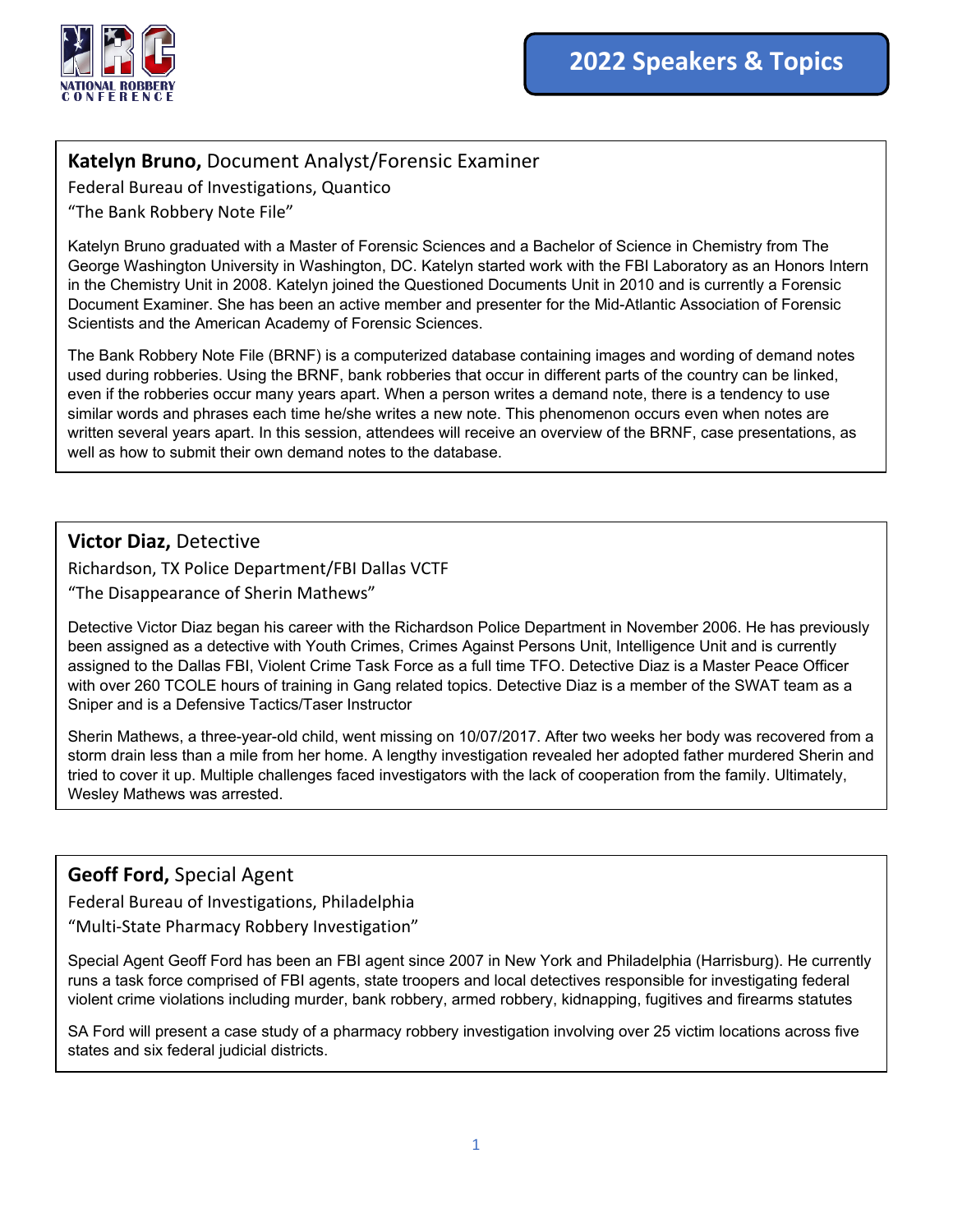

## **Andy McDermott,** Detective

Aurora Police Department (retired)

"Digital Data Exploitation in Robbery Investigations"

Andy is a retired police detective and was assigned to a violent crime task force. Andy was responsible for investigating significant incidents of violent crime to include homicides, attempt homicides, serial shootings, robberies, and other high-profile/large scale investigations. Andy now provides instruction and analytical support to law enforcement regarding the exploitation of digital data in criminal cases. Andy is a court certified subject matter expert in digital data exploitation.

This case study provides foundational instruction regarding the interpretation and use of digital data in criminal cases. On August 14, 2020, an armed robbery escalated to a double murder in Aurora, Colorado. The victims (husband and wife) left behind 5 young children. The investigation that followed relied heavily on the exploitation of digital data to identify, locate, and apprehend the suspect. Digital data was also used to drive the interview, resulting in a complete confession. The resolution of this case would not have been possible without the ability to locate, obtain, interpret, and synthesize complex data.

# **Michael Berndl,** Law Enforcement Liaison

GeoTime

"Leveraging Cell Phone and Digital Data in Investigations"

Mike is a nationally recognized speaker on cell phone and data analysis. As the Law Enforcement Liaison at GeoTime he works with small to large agencies to help them understand how to best obtain leads and make arrests with their cell phone and data analysis. He brings 30 years of law enforcement experience including investigations and tactical analysis, and five years with GeoTime to help make you a rockstar with in this domain.

Mike will provide the top national trends in cell phone, social media, and data analysis that will affect your agency and investigations in the next 12-24 months. How to use Google data to maximize your leads and layering various data sets to get to those crooks faster will also be covered.

#### **Randy White,** Special Agent

FBI - Dallas "The Traveling Rapist"

Special Agent White serves as the Bank Robbery Coordinator for the FBI Dallas Violent Crimes Task Force. In his current role he works violent offenses including bank robbery, Hobbs act violations, kidnappings, fugitives, assaults on federal officers, murder for hire, sexual assault, and homicide. He is also an instructor of Investigative Genealogy and works with local police departments to solve cold cases using the technique. Before joining the FBI, Special Agent White served as a Signals Intelligence Officer.

Randy will present on the investigation and arrest of David Thomas Hawkins, a serial rapist who terrorized women all across North Texas and Louisiana by conducting home invasion sexual assaults in the 1980s.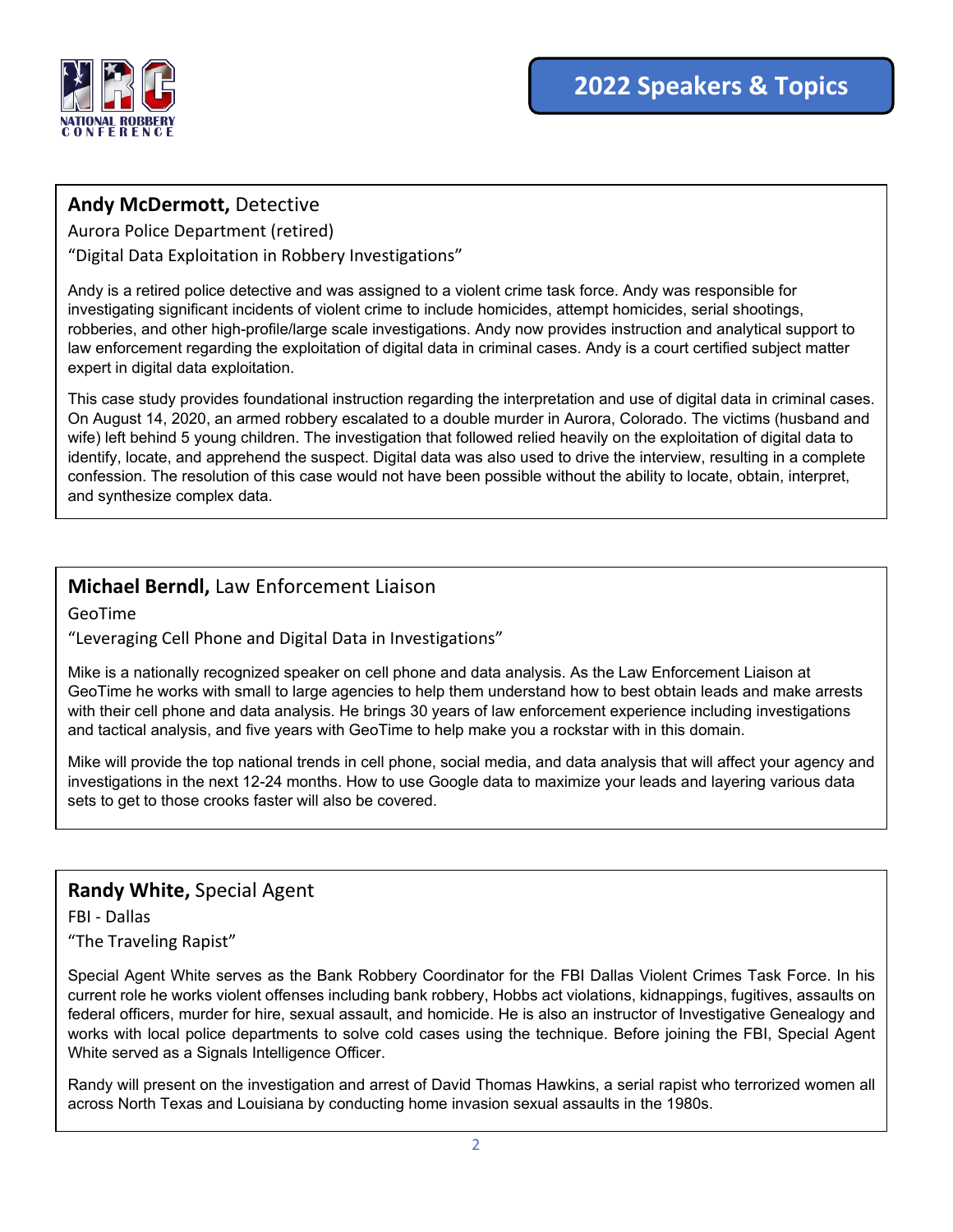

### **Mitch Morrissey,** Former Denver District Attorney

Denver District Attorney's Office

"Investigative Genetic Genealogy Analysis"

A career prosecutor for 33 years, Mitch Morrissey was elected District Attorney of Denver, Colorado for three terms from 2004-2017. Mitch is internationally recognized for his expertise in DNA technology, applying that technology in criminal prosecutions. He has trained law enforcement officers, prosecutors and judges throughout the United States, in the Middle East, Central America and Canada. A veteran prosecutor, Mitch introduced the first DNA evidence used in a criminal trial in Denver..

Mr. Morrissey spearheaded the Denver Cold Case Project, which reviewed over 4,200 unsolved sexual assaults and murders in an effort to use DNA technologies to solve old cases. In addition, Mr. Morrissey and the Denver Police Crime Lab introduced the use of DNA to solve burglary cases and other property crimes. During his tenure as Denver District Attorney, Mr. Morrissey became the leading proponent in the United States of using Familial DNA Database Searches to solve violent crime.

After leaving the Denver D.A.'s office in 2017, Mr. Morrissey co-founded United Data Connect.

#### **Dan Brite,** Peer Support/Wellness Coordinator

Douglas County Sheriff's Office

"Tragedy to Triumph"

Dan Brite is a U.S. Marine Corps veteran and has been in law enforcement for 21 years. He is currently a deputy with the Douglas County Sheriff's Office. After his on-duty shooting, he found a new purpose in life, which is to take care of the mental health of first responder's, veterans and their families. He has been an advocate at both the state and federal level for improving mental health within these professions. He has presented at numerous conferences on first responder mental health. His sidekick, Fergus, is a dual trained service/therapy dog. In his spare time, Dan loves to do anything outdoors, travel and spending quality time with friends and family.

This class briefly covers the life altering injury Dan Brite suffered while on duty. The class goes in depth into his mental health struggles and how, on the brink of suicide, he got the much needed mental health help to overcome his struggles. His wife, who is a sergeant at the same agency, was responding to the call as a negotiator. She never made it to the scene before the shooting began. Her perspective on caregiver fatigue and how trauma effects the family provides a unique look at how the trauma from the profession also effects the home life.